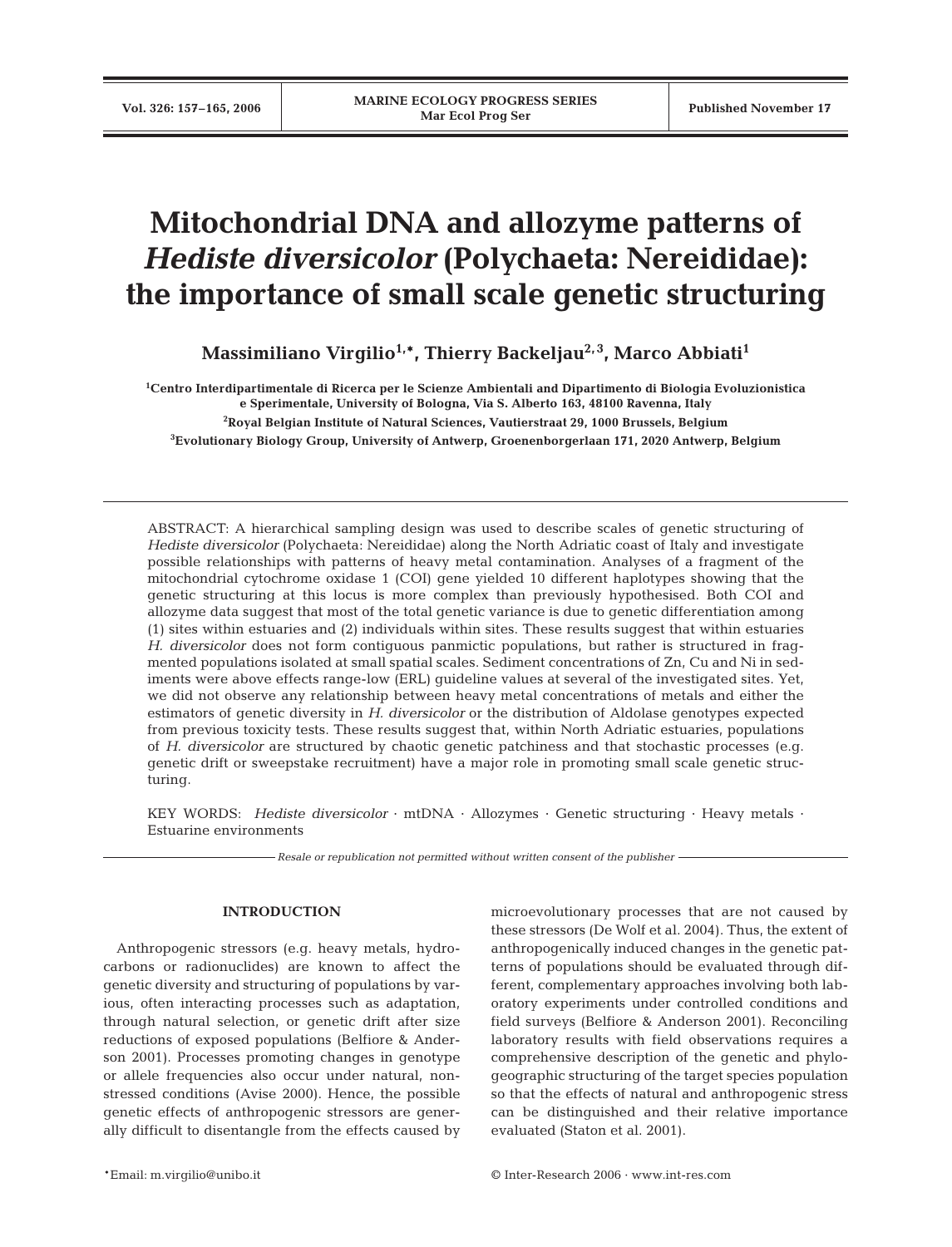Laboratory experiments have shown that heavy metal contamination may have substantial population genetic effects (reviewed in Belfiore & Anderson 2001). Yet, convincing examples of genetic changes provoked by heavy metals in field conditions are far less prevalent, mainly due to the difficulty of choosing truly comparable polluted and reference sites that unequivocally allow the patterns of genetic variation to be related to levels of contamination (Bickham et al. 2000, Staton et al. 2001, Belfiore & Anderson 2001). Moreover, environmental concentrations and bioavailabilities of metals depend on several processes such as chemical speciation in sediments or levels of metal uptake and accumulation in organisms (Bryan & Langston 1992). Assessing the genetic impacts of heavy metal contamination under field conditions thus depends heavily on the correct estimation of levels of contaminants in the environment and in the tissues of target organisms.

*Hediste diversicolor* (O. F. Müller) is a widespread estuarine polychaete with a short dispersing larval stage (Scaps 2002). This species plays a major role in estuarine food webs (Desroy et al. 1998) and biogeochemical cycles (Hansen & Kristensen 1998) of European estuaries, and has been proposed as a sentinel species in the biomonitoring of anthropogenic stressors (Grant et al. 1989, Ozoh 1994, Diez et al. 2000, Virgilio & Abbiati 2004a). Heavy metal stress promotes genotypic shifts in the allozyme patterns of laboratory populations of *H. diversicolor* (Virgilio & Abbiati 2004a). Previous experiments (Virgilio et al. 2005) revealed that relationships between laboratory exposure to copper and genotype-tolerance responses at the enzyme locus Aldolase (ALD) were consistent both in space (i.e. among samples of *H. diversicolor* collected from sites thousands of kilometres apart) and in time (i.e. among different laboratory experiments). In particular, specimens with genotype ALD102/102 showed shorter survival times under copper exposure. These results suggested that, in field populations of *H. diversicolor*, frequencies of genotype ALD102/102 may be correlated to levels of copper contamination and that differences in genotype frequencies at ALD may be used as an indicator of copper stress (Virgilio et al. 2005).

Patterns of genetic structuring of field populations of *Hediste diversicolor* have been described by using allozyme (reviewed in Scaps 2002) and molecular markers (Breton et al. 2003). Previous studies analysing the allozyme patterns of *H. diversicolor* along the Italian and North European coasts showed a general tendency to genetic structuring among populations from different estuaries (Abbiati & Maltagliati 1996, Rohner et al. 1997, Virgilio & Abbiati 2004b). These results suggest that at spatial scales from tens to thousands of kilometres the limited dispersal capabilities of *H. di-* *versicolor* may promote genetic fragmentation among estuarine environments (Bilton et al. 2002). Analyses of allozyme patterns of populations of *H. diversicolor* from the North Adriatic coast of Italy (Virgilio & Abbiati 2004b) show that levels of genetic divergence among populations are not primarily related to the coastal distances among estuaries as expected under the isolation by distance model (Avise 2000). Information on genetic structuring at smaller spatial scales (i.e. within estuaries) is scarce but preliminary results show that allozyme patterns of samples of *H. diversicolor* significantly differ within a North Adriatic estuary (Pialassa lagoon), possibly being affected by levels of heavy metal contamination (Virgilio et al. 2003). These results suggest that genetic divergence among populations colonising the same estuary may be an important and possibly overlooked source of genetic variability. It still remains an open question to what extent natural or anthropogenic stressors (e.g. salinity, heavy metals) and microevolutionary processes (e.g. genetic drift) may, alone or combined, affect the genetic patterns of *H. diversicolor* in the field (Virgilio et al. 2005). A comprehensive analysis of relationships among scales of genetic structuring of *H. diversicolor*, patterns of heavy metal contamination and distribution of ALD genotypes expected from laboratory predictions may thus provide valuable information about microevolutionary and ecological processes affecting the genetic patterns of this species.

This study analysed the genetic structuring of *Hediste diversicolor* at allozyme and mitochondrial DNA loci and investigated possible relationships between genetic patterns of the species and heavy metal contamination of estuaries along the North Adriatic coast of Italy. A hierarchical sampling design was implemented to (1) describe the genetic structuring of *H. diversicolor* within and among estuaries, (2) verify if the genetic patterns of field populations of *H. diversicolor* are correlated with levels of heavy metal contamination and (3) test if previous laboratory results (Virgilio et al. 2005) may be used to predict the genetic patterns of *H. diversicolor* at sites with different levels of copper contamination.

## **MATERIALS AND METHODS**

**Sampling design.** Five estuaries (Grado, Venezia, Goro, Comacchio, Pialassa) were chosen along the North Adriatic coast of Italy (Fig. 1). Shoreline distances between any two estuaries ranged from 20 km (between Goro and Comacchio) to about 230 km (between Grado and Pialassa). Within each estuary, 3 intertidal sites, located at distances from 2 to 15 km, were surveyed for both patterns of genetic variation in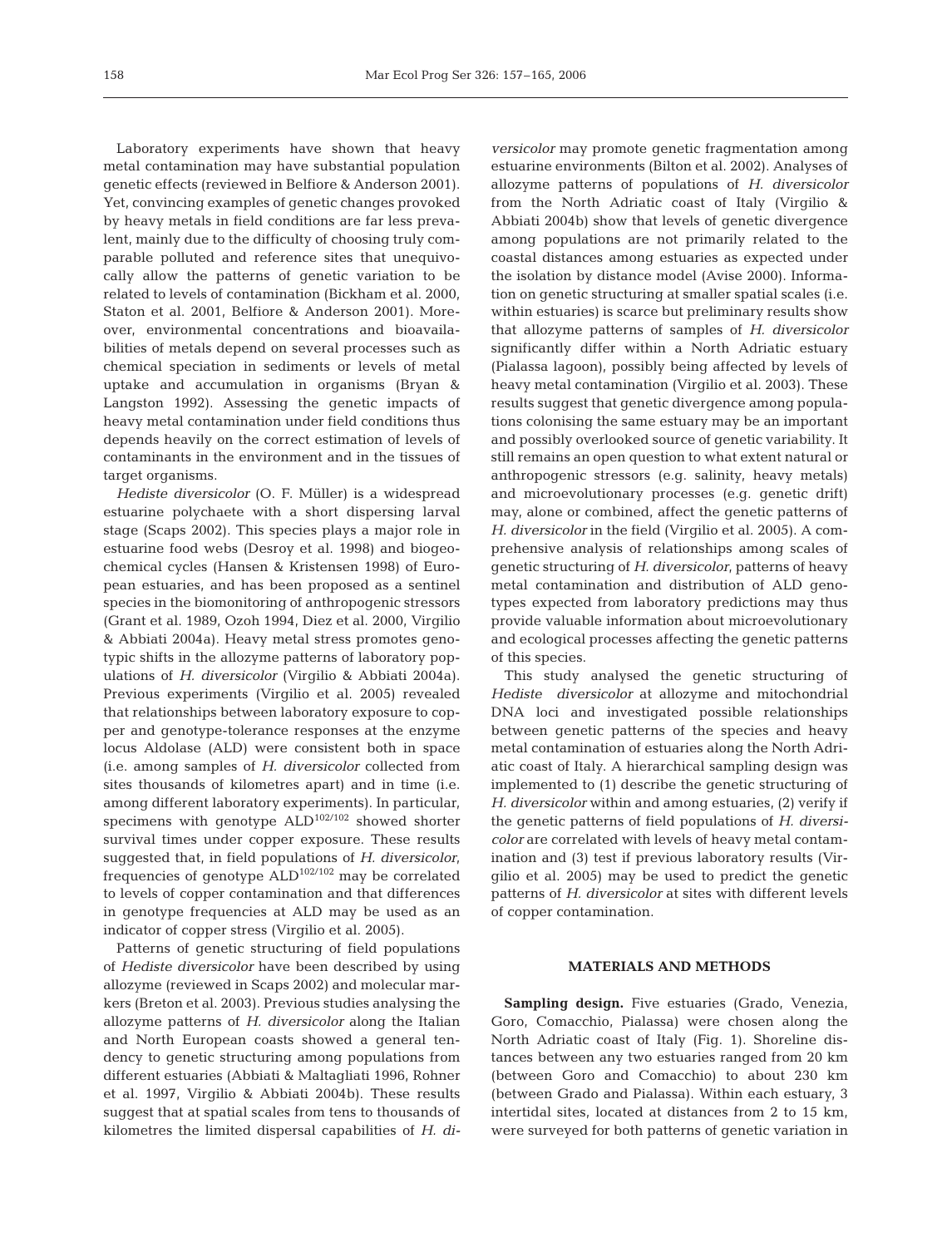

Fig. 1. *Hediste diversicolor*. Map of the North Adriatic coast of Italy showing estuaries sampled (Grado, Venezia, Goro, Comacchio, Pialassa). Each estuary was sampled at 3 replicate sites

*Hediste diversicolor* and levels of heavy metal contamination. At each site, specimens of *H. diversicolor* were collected by uniformly sampling an intertidal area of approximately  $10 \times 1$  m. This procedure reduced possible biases due to clustered sampling of closely related individuals. Concentrations of Cd, Cu, Ni, Pb and Zn were quantified in both samples of sediments and tissues of *H. diversicolor*. Samples of sediments were obtained by mixing the contents of 3 cores (diameter 5 cm, depth 20 cm) randomly collected at each site. Similarly, samples of tissues were obtained by pooling 10 specimens of *H. diversicolor* from each site. Pooling procedures reduced biases due to small scale variability in heavy metal concentrations previously observed within sites (Virgilio et al. 2003).

**Analyses of a mitochondrial cytochrome oxidase 1 (COI) gene fragment.** The DNA was extracted from each specimen following a standard CTAB-extraction procedure (Winnepenninckx et al. 1993) and suspended in 50  $\mu$ l of double distilled H<sub>2</sub>O. The PCR primers described by Breton et al. (2003) were used to amplify a mitochondrial COI fragment. A PCR was performed in 20 µl containing 5 mM  $MgCl<sub>2</sub>$ , 2 µM of each dNTP, 0.1 µM of each primer, 0.025 units of *Taq* Polymerase (Promega), 2 µl of 10X PCR buffer (Promega), and 2 µl of DNA extract. Samples were subjected to the following temperature profile: initial denaturation at 94°C for 4 min, then 9 cycles of 94°C denaturing for 45 s, 55°C annealing for 1 min, and 72°C extension for 1 min, followed by 26 cycles where denaturing was performed at 93°C for 30 s, annealing at 45°C for 45 s and extension at 72°C for 45 s. Finally, samples were subjected to 72°C for 5 min. Single strand conformation polymorphisms (SSCP) were analysed by adding 15 µl of denaturing buffer (95% formamide, 20 µl of EDTA 0.5M, 20 µl of NaOH 1M, 0.02% bromophenol blue, 0.02% xylene cyanol) to 4 µl of PCR reaction mixture. After denaturing at 94°C for 4 min and quickly chilling on ice, a 13.5 µl aliquot was subjected to electrophoresis on a 1× TAE 10% nondenaturing polyacrylamide gel at 30 V for 2.5 h at 4°C. The SSCP bands were visualized by silver staining. In order to verify that identical SSCP bands corresponded to DNA fragments with the same nucleotide composition, at least 3 representatives of each variant SSCP haplotype were sequenced (except for some rare haplotypes). The PCR products were purified by using the ExoSAP Kit (Amersham Biosciences). Both strands of purified PCR products were cycle-sequenced using the same primers used for amplification (Breton et al. 2003) and the ABIPrism BigDye Terminator Cycle Sequencing kit (Applied Biosystems). Sequences were resolved on an ABI310 Genetic Analyser (Applied Biosystems). Since no differences were found in the nucleotide composition of representatives of each variant SSCP haplotype, we associated each specimen to a 341 bp DNA sequence. Sequences corresponding to each haplotype were deposited in GenBank under accession numbers from DQ139785 to DQ139794.

**Allozyme electrophoresis.** The same specimens used for mtDNA analyses were analysed at 5 allozyme markers (Aldolase: ALD, E.C. 4.1.2.13; Fumarate hydratase: FH, E.C. 4.2.1.2; Lactate dehydrogenase: LDH, E.C. 1.1.1.27; Phosphoglucose isomerase: PGI; E.C. 5.3.1.9; Sorbitol dehydrogenase: SDH, E.C. 1.1.1.14) that in previous field surveys (Virgilio et al. 2003) and laboratory experiments (Virgilio & Abbiati 2004a, Virgilio et al. 2005) showed possible relationships with levels of heavy metal contamination. Cellulose acetate gel electrophoresis (CAGE) and staining were performed as described by Virgilio & Abbiati (2004b). For each specimen, about 100 mg of tissue from the central segments were homogenised in 100 µl of extracting buffer (Tris-HCl 0.05 M pH 8, Triton-X-100 1:1000). A Tris-EDTA-maleic acid (pH 7.8) electrode buffer (Schneppenheim & MacDonald 1984) was used in 1:1 and 1:2 dilutions. For each locus the most common allele in the population from the Pialassa estuary was designated as allele 100, while other alleles were numbered according to their relative mobilities.

**Levels of heavy metal contamination.** Concentrations of Cu, Ni Zn and Cd were quantified by means of atomic absorption spectrometry (AAS) and concentrations of Pb by inductively coupled plasma mass spec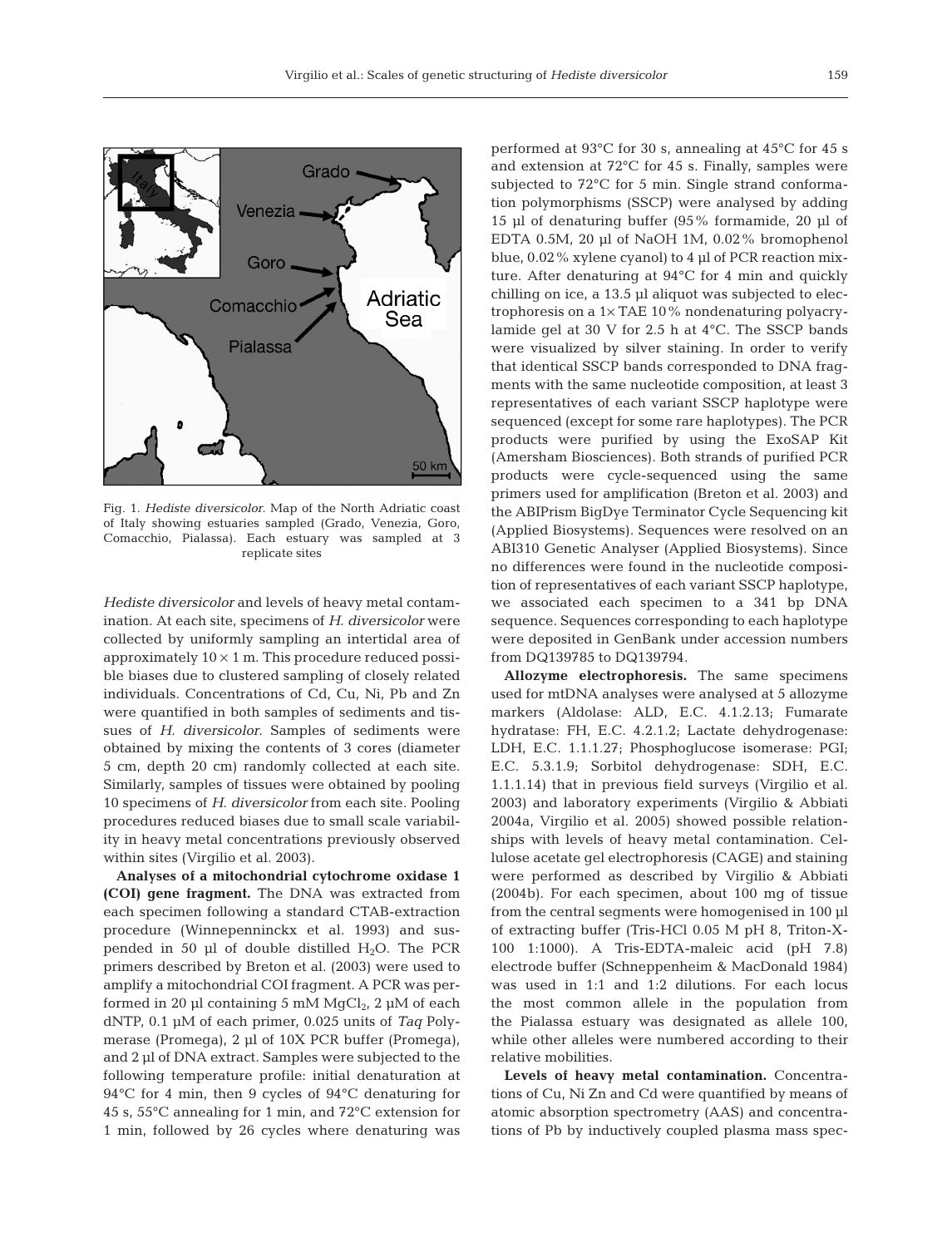trometry (ICP-MS). Before chemical analyses specimens of *Hediste diversicolor* were kept for 72 h in glass dishes containing brackish water from the sampling sites to void the gut of sediment. Analyses were performed in triplicate on samples of sediments dried overnight at 70°C and on freeze-dried samples of *H. diversicolor*. Reagent blanks and certified reference materials, MESS-3 (marine sediment) and TORT-2 (lobster hepatopancreas), were analysed concurrently with sediment and tissue samples to validate the method used (precision 10% and accuracy 92%, as recovery with respect to the certified value). Samples were mineralised in a microwave system using HNO<sub>3</sub>/HCl/HF for sediments and HNO<sub>3</sub> for *H. diversicolor* tissues. Concentrations were expressed as ppm dry weight.

**Data analyses.** The DNA sequences were edited and aligned using ClustalX (Thompson et al. 1997). Average base frequencies, pairwise sequence divergence, haplotype diversities (*h*) and nucleotide diversities  $(\pi)$  were calculated using Mega 3.0 (Kumar et al. 2001) and Arlequin 2.0 (Schneider et al. 2000). A haplotype network was estimated by finding haplotype connections with probabilities above the 0.95 statistical limit, as implemented by the program TCS 1.13 (Clement et al. 2000). The mean number of alleles per allozyme locus, the observed heterozygosity  $(H_{obs})$ and the unbiased expected heterozygosity (*H*exp; Nei 1978) were calculated using GENETIX (Belkhir et al. 1996). Genotype frequencies at allozyme loci were tested for deviations from Hardy-Weinberg equilibrium (HWE) using an exact probability test. To correct for Type I error, multiple tests were adjusted using the False Discovery Rate procedure (Benjamini & Hochberg 1995). Non-metric multidimensional scaling (MDS) was performed using PRIMER v5 (Clarke & Gorley 2001) and used to represent the genetic patterns of *Hediste diversicolor* in bidimensional space. The MDS plots were based on (1) Kimura 2-parameter (K2P) corrected average pairwise differences between populations (Schneider et al. 2000) calculated from SSCP analyses and sequencing of the mitochondrial COI gene fragment, and (2) Cavalli-Sforza & Edward's (1967) genetic distances calculated over all allozyme loci (Belkhir et al. 1996). Hierarchical analysis of molecular variance (AMOVA) was used to partition the observed genetic variation into (1) amongestuary contribution, (2) among-sites (within-estuary) contribution, and (3) among-individuals (within-site) contribution. The AMOVAs were run separately on mtDNA haplotype frequencies and allozyme frequencies. Measures of genetic variance were tested for significance by using nonparametric permutational tests as implemented by Arlequin 2.000 (Schneider et al. 2000). Permutational tests were based on Φ statistics

(Excoffier et al. 1992), and on conventional F statistics (Weir & Cockerham 1984) for mtDNA and allozyme data, respectively.

In order to verify if levels of contamination of sediments may promote biological effects on populations of *Hediste diversicolor*, we compared concentrations of heavy metals at each site with effects range-low (ERL) and effects range-median (ERM) guideline values provided by Long et al. (1995, 1998). Concentrations below ERL are rarely associated with adverse effects, while the probabilities of biological effects increase between ERL and ERM and above ERM (Long et al. 1995, 1998). We used guideline values for Cd, Cu, Ni, Pb and Zn (Long et al. 1995, 1998) to calculate the number of sites in which concentrations of metals were (1) below ERL, (2) between ERL and ERM and (3) above ERM. Spearman rank correlation coefficients were used to test correlations between concentrations of Cd, Cu, Ni, Pb and Zn (either in sediments or in tissues) and estimators of genetic diversity (*h*, π, *H*obs). In order to verify whether  $ALD^{102/102}$  genotype frequency may be used as a possible indicator of Cu stress in field populations of *H. diversicolor* (Virgilio et al. 2005), correlations between  $ALD<sup>102/102</sup>$  frequencies and levels of Cu contamination (either in sediments or in tissues) were also tested.

#### **RESULTS**

A total of 10 variant SSCP haplotypes were observed. Sequencing of SSCP haplotypes showed that the 341 bp COI fragments were characterised by 105 variable positions, and an average of 20.2 transitions ( $SE = 2.6$ ) and 20.6 transversions ( $SE = 3.0$ ) for each haplotype pair. Average base frequencies of haplotypes were A:  $26.7\%$  (SE =  $0.6\%$ ); C:  $24.5\%$  (SE = 0.4%); G: 17.2% (SE = 0.1%); and T: 31.6% (SE = 0.4%). In the 15 samples of *Hediste diversicolor* analysed, haplotype I was the most common with frequencies ranging from 0.47 to 1.00 while the other 9 haplotypes occurred at lower frequencies ranging from 0.00 to 0.33 (Table 1). Haplotype diversity and nucleotide diversity varied from  $h = 0.00$  to  $h = 0.71$ and from  $\pi = 0.001$  (SE = 0.001) to  $\pi = 0.107$  (SE = 0.053) (Table 1). Levels of polymorphism at the COI fragment were not primarily affected by sample size as several samples with higher numbers of specimens (e.g. Grado 1,  $n = 43$ ; Comacchio 1,  $n = 28$ ) were monomorphic while other samples with a low number of specimens (e.g. Venezia 2 and Venezia 3, n = 9) were polymorphic. Accordingly, haplotype diversity was not correlated with the mean number of individuals sampled (Spearman  $r = -0.071$ ,  $p = 0.80$ ). The haplotype network (Fig. 2) showed up to 7 mutational steps between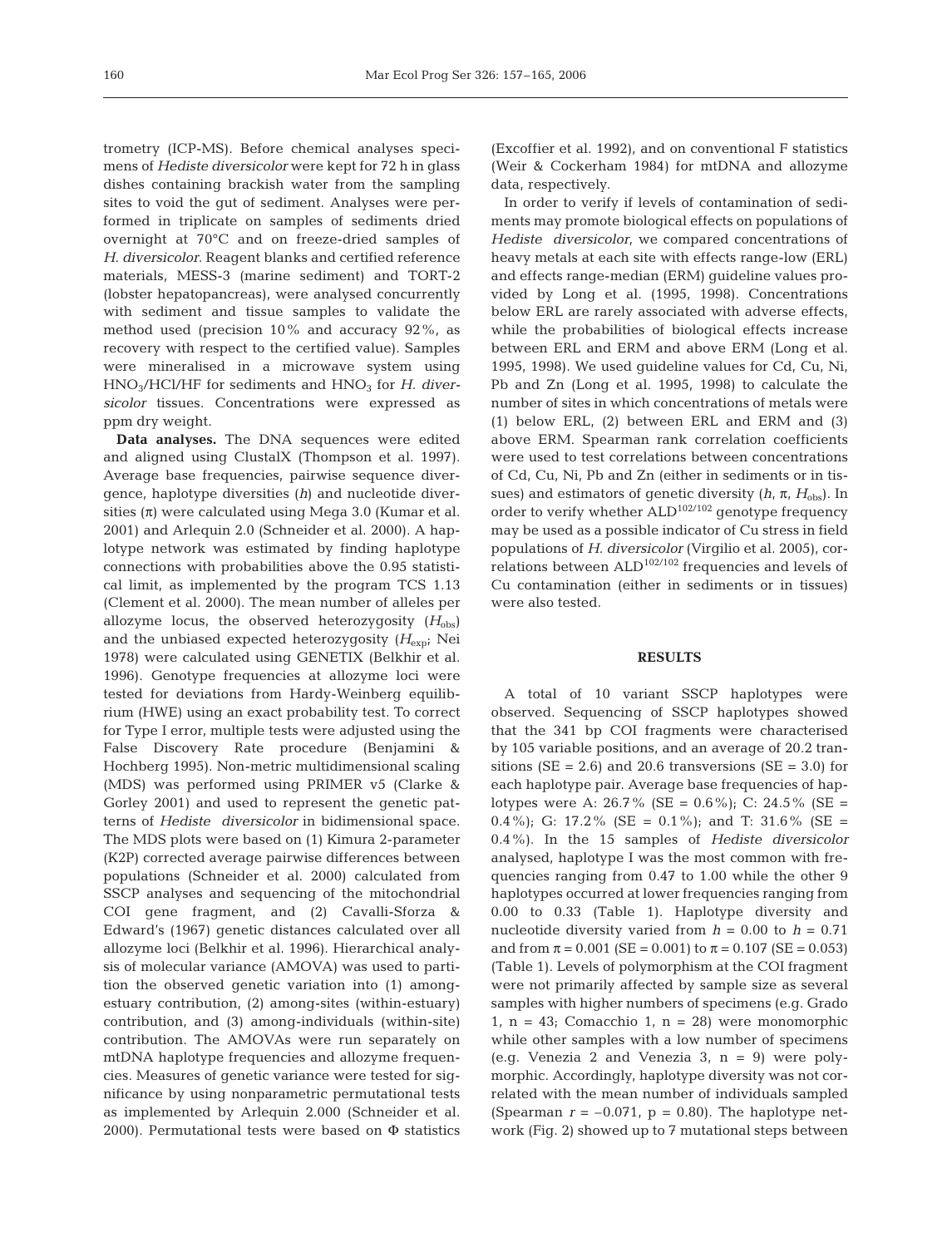| Estuary   | <b>Site</b>                           | $\mathbf n$    | Haplotype frequencies |          |      |      |              |      |      | $\boldsymbol{h}$ | $\pi$ |              |                      |                                                             |
|-----------|---------------------------------------|----------------|-----------------------|----------|------|------|--------------|------|------|------------------|-------|--------------|----------------------|-------------------------------------------------------------|
|           |                                       |                | Ι                     | $\rm II$ | Ш    | IV   | V            | VI   | VII  | VIII             | IX    | X            |                      |                                                             |
| Grado     | $\mathbf{1}$<br>$\boldsymbol{2}$<br>3 | 43<br>23<br>30 | 1.00<br>0.70<br>0.47  | 0.04     | 0.04 | 0.13 | 0.04<br>0.17 |      |      | 0.13             |       | 0.04<br>0.23 | 0.00<br>0.51<br>0.71 | $0.069 \pm 0.035$<br>$0.107 \pm 0.053$                      |
| Venezia   | $\mathbf{1}$<br>$\overline{2}$<br>3   | 12<br>9<br>9   | 1.00<br>0.89<br>0.78  |          |      | 0.11 |              |      |      | 0.11<br>0.11     |       |              | 0.00<br>0.22<br>0.42 | $0.001 \pm 0.001$<br>$0.002 \pm 0.002$                      |
| Goro      | $\mathbf{1}$<br>$\overline{2}$<br>3   | 29<br>31<br>28 | 0.93<br>0.94<br>1.00  |          |      |      | 0.03         | 0.03 |      |                  | 0.03  | 0.03         | 0.14<br>0.13<br>0.00 | $0.020 \pm 0.010$<br>$0.001 \pm 0.001$                      |
| Comacchio | 1<br>$\overline{2}$<br>3              | 28<br>27<br>24 | 1.00<br>1.00<br>1.00  |          |      |      |              |      |      |                  |       |              | 0.00<br>0.00<br>0.00 |                                                             |
| Pialassa  | $\mathbf{1}$<br>$\boldsymbol{2}$<br>3 | 20<br>28<br>30 | 0.90<br>0.79<br>0.53  |          |      |      | 0.11         |      | 0.04 | 0.10<br>0.33     |       | 0.07<br>0.13 | 0.19<br>0.38<br>0.61 | $0.001 \pm 0.001$<br>$0.041 \pm 0.021$<br>$0.069 \pm 0.035$ |

Table 1. *Hediste diversicolor*. Haplotype frequencies, haplotype diversity (*h*) and nucleotide diversity (π ± SE) at 3 replicate sites within 5 estuaries along the North Adriatic coast of Italy (n = number of specimens analysed)



Fig. 2. *Hediste diversicolor*. Haplotype network for the mitochondrial DNA sequences (COI). Each haplotype (I to X) is represented by a circle, the surface area of which is proportional to the number of haplotypes observed. Solid dots indicate intermediate haplotypes that are not present in the sample. Ambiguities (haplotypes that have alternative most parsimonious connections to the rest of the network) are represented by dashed lines

haplotypes. The K2P corrected average pairwise differences between populations ranged from 0.00 to 4.75 (between Grado 3 and Comacchio 1, 2 and 3). The MDS based on K2P corrected average pairwise differences between populations (Fig. 3a) provided a good fit to the observed data (stress  $= 0.05$ ) and showed a



Fig. 3. *Hediste diversicolor*. Multidimensional scaling (MDS) plots describing the genetic structuring of populations sampled in 5 estuaries (Grado, Venezia, Goro, Comacchio, Pialassa) sampled at 3 replicate sites. The MDSs were based on (a) Kimura 2-parameter corrected average pairwise differences between populations obtained by SSCP analyses and sequencing of the mitochondrial COI gene, and (b) Cavalli-Sforza & Edward's (1967) genetic distances calculated over all allozyme loci

complex pattern of genetic structuring that did not reflect the relative geographic location of sites or estuaries. The AMOVA based on the mtDNA haplotype frequencies showed that the largest part of molecular variance was explained by individual variation within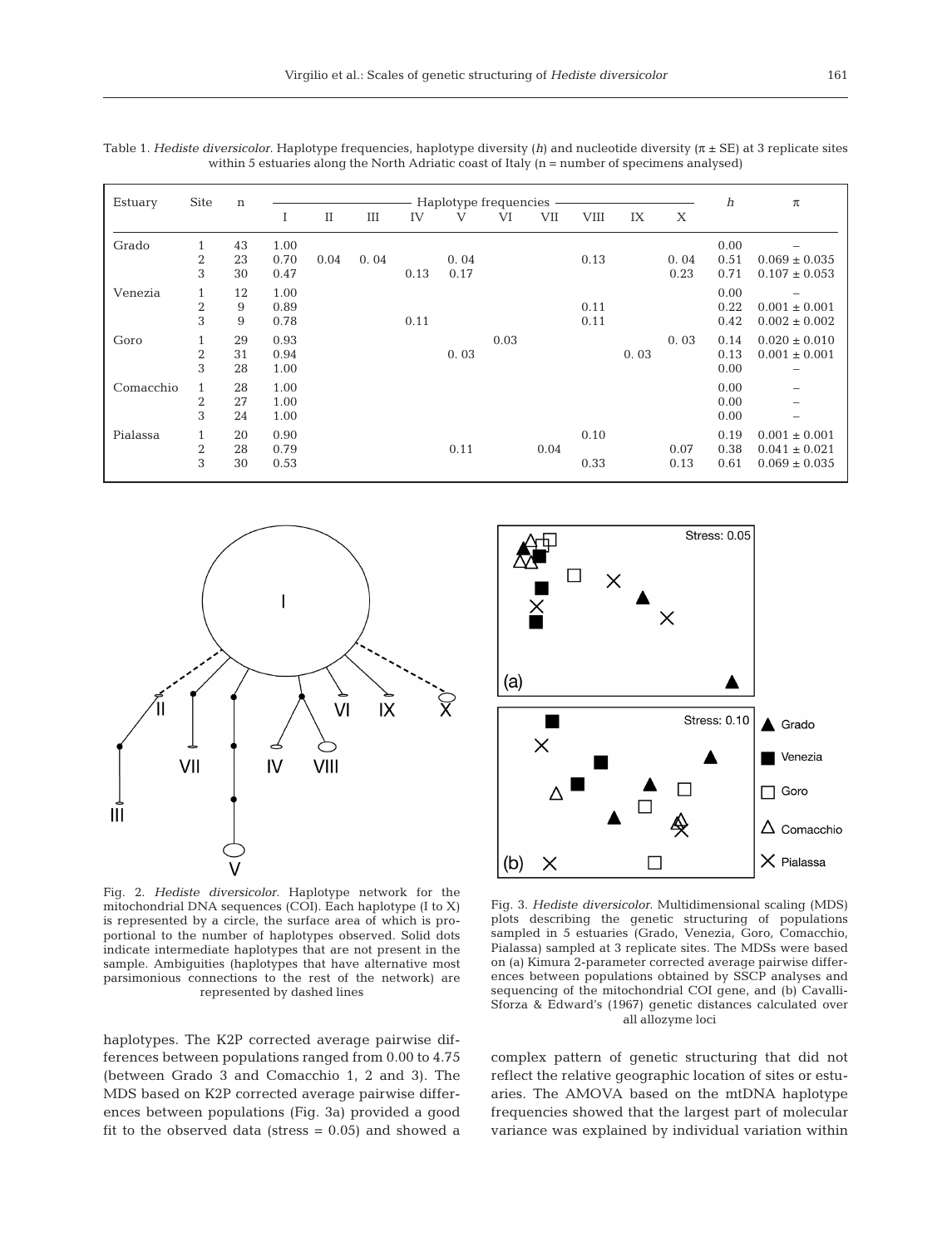sites (percentage of variation =  $81.57\%$ , p < 0.001). A highly significant contribution to the overall genetic variation was also attributed to differences among sites within estuaries (percentage of variation =  $15.37\%$ , p < 0.001), while the variance contribution by differences among estuaries was not significant (percentage of variation  $= 3.06\%$ ).

The allozyme data are provided in Table 2. The mean number of alleles per locus ranged from 1.4 to 3.0, *H*obs ranged from 0.048 (SE = 0.034) to 0.192 (SE = 0.055), and  $H_{\text{exp}}$  ranged from 0.054 (SE = 0.040) to 0.250 (SE = 0.052). After the False Discovery Rate procedure, significant HWE deviations were observed in 6 out of 50 tests. Cavalli-Sforza & Edward's (1967)

Table 2. *Hediste diversicolor*. Measures of genetic variability at 5 allozyme loci (ALD, FH, LDH, PGI, SDH). Samples were collected at 5 estuaries along the North Adriatic coast of Italy. Each estuary was sampled at 3 replicate sites (n: sample size, mna: mean number of alleles). Mean  $H_{obs}$  is the mean observed heterozygosity and mean *H*exp is the mean expected unbiased heterozygosity (Nei 1978); standard errors are in parentheses

| Estuary   | Site         | n         | mna | Mean $H_{obs}$ | Mean $H_{\text{exp}}$ |
|-----------|--------------|-----------|-----|----------------|-----------------------|
| Grado     | $\mathbf{1}$ | 33.6(1.2) | 1.8 | 0.090(0.049)   | 0.155(0.063)          |
|           | 2            | 32.4(1.2) | 2.0 | 0.068(0.049)   | 0.119(0.073)          |
|           | 3            | 35.0(0.0) | 2.0 | 0.103(0.062)   | 0.119(0.079)          |
| Venezia   | 1            | 34.0(1.0) | 2.8 | 0.181(0.050)   | 0.250(0.052)          |
|           | 2            | 34.0(0.4) | 2.0 | 0.131(0.040)   | 0.202(0.056)          |
|           | 3            | 33.4(1.6) | 2.6 | 0.164(0.053)   | 0.165(0.053)          |
| Goro      | 1            | 34.0(1.0) | 1.8 | 0.059(0.037)   | 0.084(0.048)          |
|           | 2            | 33.6(1.0) | 2.4 | 0.086(0.023)   | 0.103(0.029)          |
|           | 3            | 34.0(1.0) | 1.8 | 0.052(0.024)   | 0.069(0.041)          |
| Comacchio | 1            | 38.2(1.8) | 2.4 | 0.178(0.052)   | 0.193(0.069)          |
|           | 2            | 38.4(1.4) | 1.6 | 0.057(0.044)   | 0.067(0.053)          |
|           | 3            | 33.8(1.0) | 1.4 | 0.048(0.034)   | 0.054(0.040)          |
| Pialassa  | 1            | 33.4(1.6) | 2.6 | 0.192(0.055)   | 0.248(0.049)          |
|           | 2            | 34.6(0.4) | 3.0 | 0.157(0.047)   | 0.243(0.084)          |
|           | 3            | 35.0(0.0) | 1.4 | 0.086(0.072)   | 0.092(0.078)          |

Table 3. *Hediste diversicolor*. AMOVA on mtDNA haplotype frequencies and allozyme frequencies. Samples were collected at 3 replicate sites within 5 estuaries along the north Adriatic coast of Italy. df: degrees of freedom; SS: sum of squares; var. comp.: variance components; % var: percentage of variation; \*\*\*: p < 0.001; ns: not significant

| Source of<br>variation          | df         | SS             | Haplotype frequencies<br>var.<br>comp. | $\%$<br>var.       | df | Allozyme frequencies<br>SS       | var.<br>comp. | $\%$<br>var. |
|---------------------------------|------------|----------------|----------------------------------------|--------------------|----|----------------------------------|---------------|--------------|
| Among estuaries 4               |            | 3.57           | 0.004                                  | 3.06 <sup>ns</sup> | 4  | 4.56                             | 0.002         | $1.10^{ns}$  |
| Among sites<br>within estuaries | 10         | 5.97           | 0.020                                  | $15.37$ ***        | 10 | 5.88                             | 0.005         | $2.16$ ***   |
| Within sites<br>Total           | 356<br>370 | 37.95<br>47.49 | 0.107<br>0.131                         | $81.57$ ***        |    | 1055 239.09<br>1069 249.53 0.234 | 0.227         | $96.73$ ***  |

genetic distances ranged from *Dc* = 0.003 (between Comacchio 1 and Comacchio 3) to *Dc* = 0.072 (between Venezia 1 and Pialassa 3). The MDS of these distances provided a good fit to the observed data (stress  $= 0.10$ ), and showed once again a complex pattern of genetic structuring, unrelated to the relative geographic location of sites or estuaries (Fig. 3b). The AMOVA (Table 3) based on allozyme frequencies showed that the largest part of the overall molecular variance was attributable to individual variation within sites (percentage of variation =  $96.73\%$ , p < 0.001). A highly significant contribution to genetic variation was also due to differences among sites within estuaries (percentage of variation =  $2.16\%$ , p <

> 0.001), while the variance contribution by differences among estuaries was not significant (percentage of variation =  $1.10\%$ ).

> Heavy metal concentrations in sediments and tissue of *Hediste diversicolor* varied both among and within estuaries (Fig. 4). Sediment concentrations of Cd ranged from 0.093 to 0.94 ppm and from 0.019 to 1.02 ppm in tissues of *H. diversicolor*. Cu in sediments ranged from 5.77 ppm to 49.97 ppm, and in tissues from 12.22 ppm to 47.90 ppm. Ni in sediments ranged from 12.57 to 55.93 ppm and in tissues of *H. diversicolor* from 0.032 to 11.14 ppm. Concentrations of Pb ranged from 1.05 to 20.44 ppm in sediments and from 0.21 to 2.32 ppm in tissues of *H. diversicolor*. Concentrations of Zn ranged from 33.87 to 277.67 ppm in sediments and from 70.10 to 167.83 ppm in tissues of *H. diversicolor*. Concentrations of Ni in sediments were above ERM at 3 out of 15 sites. Sediment concentrations of Cu, Ni and Zn were between ERL and ERM at 2, 9 and 1 sites, respectively, while those of Cd and Pb were below ERL values at all the investigated sites (Fig. 4). As shown in Table 4, the different estimates of genetic diversity were not significantly correlated with concentrations of heavy metals either in sediments or in tissues. Furthermore, ALD<sup>102/102</sup> frequencies were not correlated with concentrations of Cu either in sediments (Spearman  $r = 0.047$ , ns) or in tissues of *H. diversicolor* (Spearman  $r = 0.082$ , ns).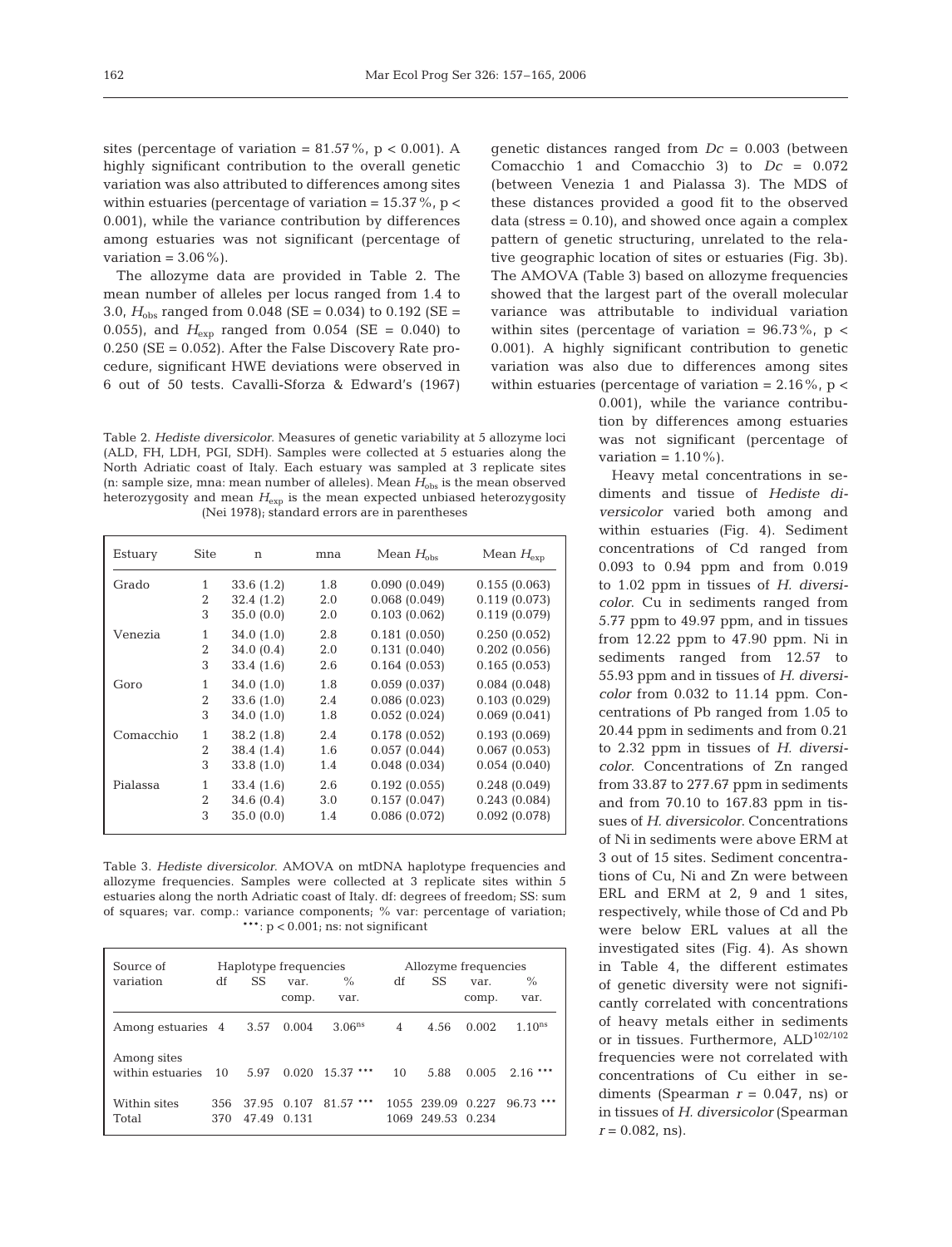

Fig. 4. Average concentrations of Cd, Cu, Ni, Pb and Zn (+ SE, n = 3) in estuarine sediments and *Hediste diversicolor* tissues

## **DISCUSSION**

Breton et al. (2003), analysing the same COI fragment considered in this study, did not observe any variation among 3 populations of *Hediste diversicolor* from the Mediterranean coast of France (Marseille, n = 11) and from the Atlantic coasts of France (Roscoff,  $n =$ 12) and Canada (Chaleur Bay,  $n = 10$ ). This study analysed a larger number of samples and specimens and showed that the COI fragment comprises at least 10 different haplotypes. Even if the genetic structuring at the COI locus in *H. diversicolor* appears more complex than previously hypothesised, most of the haplotypes occur at low frequencies and several populations are monomorphic. Regardless of the low levels of genetic variability detected at the COI fragment, patterns of genetic structuring obtained by the analysis of

this mitochondrial marker are largely comparable to those obtained through the analysis of polymorphic allozyme markers. The hierarchical design adopted in this study allowed us to estimate the relative amount of genetic variance at different spatial scales and showed that, for both the COI and allozyme data, the largest part of the total genetic variance is related to differences occurring among sites and among individuals. Conversely, structuring among North Adriatic estuaries do not seem to contribute significantly to the overall genetic variance of *H. diversicolor*. Earlier data suggested significant genetic differentiation among populations of *H. diversicolor* along the North Adriatic coast of Italy (Virgilio & Abbiati 2004b). The present results show that the genetic structuring previously attributed to isolation among estuarine environments of the North Adriatic Sea (Virgilio & Abbiati 2004b) is primarily related to a genetic fragmentation within estuaries. Small scale genetic structuring thus appears a major source of genetic variation in *H. diversicolor*. Eggs of *H. diversicolor* are fertilised and incubated in the maternal tubes and larvae start burrowing as soon as they emerge from the parental gallery. Short dispersal capabilities and local recruitment were hypothesised to promote genetic fragmentation (reviewed in Scaps 2002). Results from the present study support this model and suggest that, within estuaries, *H. diversicolor* does not form contiguous and freely mixing populations, but rather lives in fragmented populations that are isolated at small spatial scales.

Several population genetic studies of invertebrates (e.g. Johnson & Black 1984, Watts et al. 1990, Casu et al. 2005) show substantial levels of genetic divergence at the smaller spatial scales. One explanation for these patterns is that individuals within sites are offspring of a small number of matings, as described by the sweepstake recruitment model (Avise 2000). Small scale genetic variability may also be related to genetic drift and bottlenecks occurring within populations (Avise 2000). Accordingly, local recruitment and limited dispersal may promote genetic drift within fragmented and isolated populations of *Hediste diversicolor* (Scaps 2002). Gillet & Torresani (2003) in describing population dynamics and secondary production of *H. diversicolor* hypothesised that periodic mortality events followed by recruitment peaks promote temporal variations in densities of populations. This model is supported by the temporal variability observed in the local genetic patterns of *H. diversicolor* (Virgilio & Abbiati 2006) suggesting that genetic drift due to fluctuations in densities of populations may be an important microevolutionary process affecting the genetic patterns of this species and that, within estuaries, populations of *H. diversicolor* are structured by chaotic genetic patchiness (Avise 2000). Furthermore, several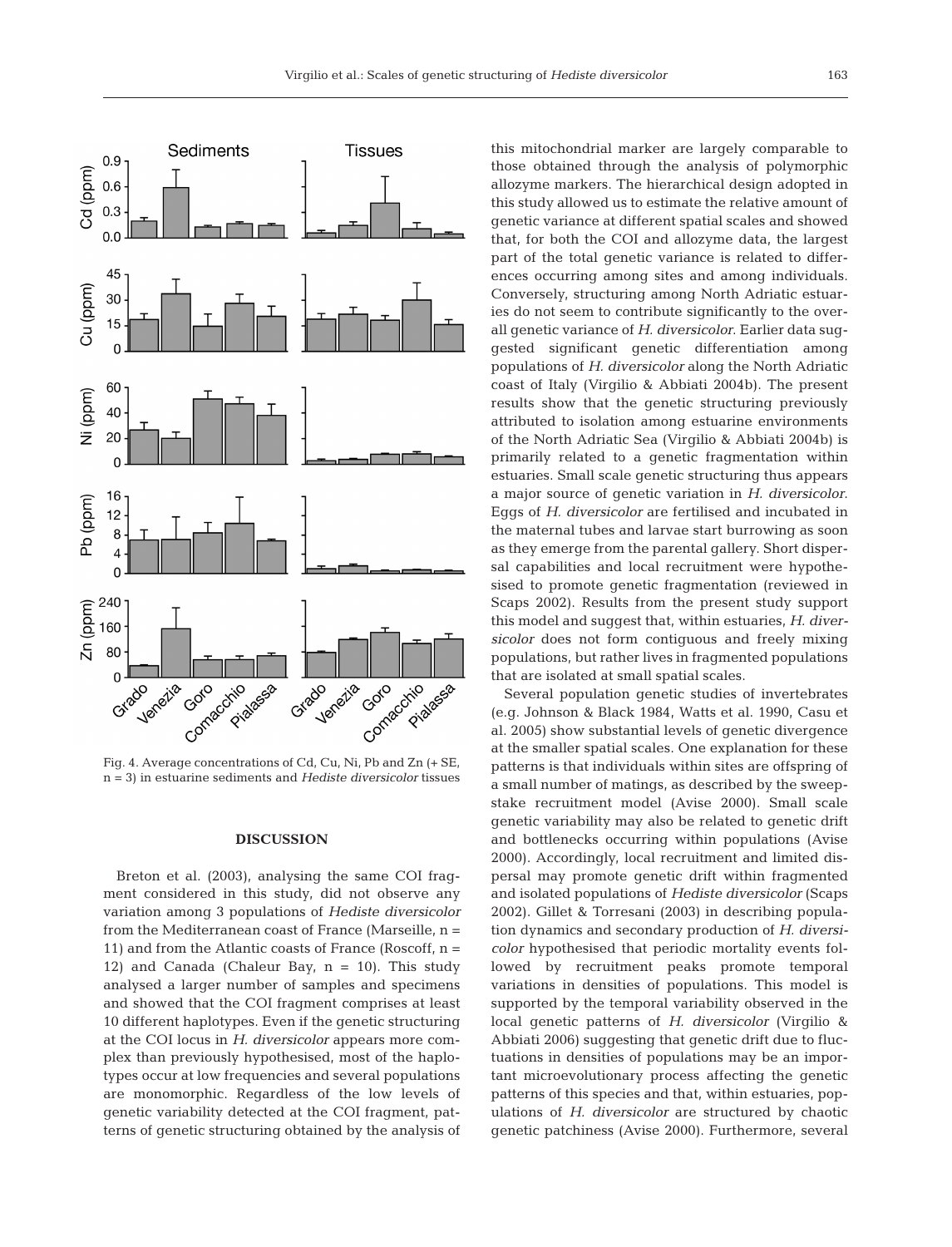| Table 4. Hediste diversicolor. Spearman rank correlation coefficients $(rs)$      |
|-----------------------------------------------------------------------------------|
| showing lack of correlations between concentrations of Cd, Cu, Pb, Ni and Zn (in  |
| estuarine sediments and H. diversicolor tissues) and estimators of genetic diver- |
| sity (h = mtDNA haplotype diversity; $\pi$ = mtDNA nucleotide diversity, observed |
| heterozyqosities at allozyme loci ALD, FH, PGI, LDH and SDH) at 15 sampling       |
| sites along the North Adriatic coast of Italy (see 'Materials and methods')       |

|                         | Cd       | Сu       | Pb       | Ni       | Zn       |
|-------------------------|----------|----------|----------|----------|----------|
| <b>Sediments</b>        |          |          |          |          |          |
| h                       | 0.142    | $-0.031$ | $-0.276$ | $-0.435$ | 0.166    |
| $\pi$                   | $-0.257$ | $-0.257$ | $-0.048$ | $-0.348$ | $-0.247$ |
| ALD $H_{obs}$           | 0.244    | 0.058    | $-0.176$ | $-0.053$ | 0.126    |
| $FH H_{obs}$            | 0.479    | 0.329    | $-0.009$ | $-0.048$ | 0.497    |
| LDH $H_{\text{obs}}$    | 0.241    | 0.026    | 0.227    | $-0.314$ | 0.275    |
| PGI $H_{\text{obs}}$    | $-0.11$  | 0.034    | 0.126    | $-0.34$  | $-0.08$  |
| $SDH H_{obs}$           | 0.28     | 0.125    | $-0.006$ | $-0.039$ | 0.317    |
| H. diversicolor tissues |          |          |          |          |          |
| h                       | $-0.327$ | $-0.356$ | $-0.164$ | $-0.488$ | $-0.025$ |
| π                       | $-0.272$ | $-0.309$ | $-0.329$ | $-0.348$ | $-0.198$ |
| ALD $H_{obs}$           | 0.032    | 0.381    | 0.277    | $-0.05$  | $-0.206$ |
| $FH H_{obs}$            | $-0.103$ | 0.219    | 0.286    | 0.055    | 0.188    |
| LDH $H_{\text{obs}}$    | $-0.037$ | $-0.156$ | 0.027    | $-0.078$ | 0.213    |
| PGI $H_{obs}$           | $-0.36$  | $-0.063$ | $-0.05$  | $-0.205$ | $-0.342$ |
| $SDH H_{obs}$           | $-0.089$ | $-0.007$ | 0.074    | $-0.027$ | 0.144    |

Adriatic sites were generally low. Regardless of the lack of correlations between patterns of heavy metal contamination and genetic structure of *H. diversicolor* along the North Adriatic coast of Italy, we can not exclude that higher concentrations of heavy metals may promote appreciable genetic effects in field populations of this species. The present study shows that expectations from genotoxicological experiments performed under controlled laboratory conditions may be confounded by the complex interactions between ecological and microevolutionary processes occurring in the field. A deep knowledge of the genetic and life history traits of target species thus appears crucial to consider population genetics as a tool for monitoring the environmental impacts of contaminants.

allozyme loci in this and previous studies (Virgilio & Abbiati 2004b, 2006) show significant deviations from HWE proportions, as expected under sweepstake recruitment or genetic drift (Avise 2000).

Concentrations of heavy metals in sediments and tissues of *Hediste diversicolor* varied both within and among North Adriatic estuaries. Comparisons with ERL and ERM guideline values show that concentrations of Cd, Cu, Pb and Zn in sediments are moderately low at most of the investigated sites. Conversely, sediment concentrations of Ni were between ERL and ERM guidelines in 9 of the 15 sites, and above ERM at 3 sites. Regardless of expectations of biological effects, we did not observe correlations between concentrations of heavy metals and estimators of genetic diversity in *H. diversicolor* based on both mitochondrial and allozyme markers*.* Furthermore, frequencies of the  $ALD<sup>102/102</sup>$  genotype were not correlated with Cu concentrations and hence did not support laboratory expectations about distributions of less tolerant ALD genotypes in the field (Virgilio et al. 2005). Previous studies showed that populations of *H. diversicolor* from heavily contaminated sites in the UK had heritable tolerance to heavy metals, suggesting the occurrence of adaptive responses promoted by heavy metal stress (Bryan & Hummerstone 1971, Grant et al. 1989). However, concentrations of metals in polluted sites of the UK were up to 2 orders of magnitude higher than those observed in North Adriatic Sea sites. Genotypic shifts previously observed at ALD were promoted by laboratory exposures to acute Cu stress (Virgilio et al. 2005), while levels of Cu contamination in the North

*Acknowledgements.* We are grateful to F. Bertozzi, F. Costantini, G. Frangipane, S. Maci, D. Tagliapietra and T. Worsey for their invaluable support during sampling and laboratory activities. The SSCP analyses were performed at the Marine Biological Association of the UK, Plymouth (MBA) and, partially, at Royal Belgian Institute of Natural Sciences, Brussels (RBINS). Chemical analyses were kindly carried out by F. Conte at the ENEA Marine Environment Research Centre (La Spezia, Italy). We thank J. Bishop (MBA) and F. Pannacciulli (ENEA) for providing expertise and access to facilities and J. Preston (MBA) and P. Van Riel (RBINS) for uncomplaining tuition during SSCP analyses. We are grateful to V. Baravelli, R. Passaro and A. Pasteris for stimulating comments on earlier drafts of the manuscript. The manuscript has benefited from the valuable comments of 2 anonymous reviewers. This paper was written under the EU funded research contract EVK3-CT-2001- 00048 (EUMAR) and has benefited from funding from the ABC Project (European Union) and Marco Polo Project (University of Bologna, Italy).

# LITERATURE CITED

- Abbiati M, Maltagliati F (1996) Allozyme evidence of genetic differentiation between populations of *Hediste diversicolor* (Polychaeta: Nereididae) from the western Mediterranean. J Mar Biol Assoc UK 76:637–647
- Avise JC (2000) Phylogeography: the history and formation of species. Harvard University Press, Cambridge, MA
- Belfiore NM, Anderson SL (2001) Effects of contaminants on genetic patterns in aquatic organisms: a review. Mutat Res 489:97–122
- Belkhir K, Borsa P, Goudet J, Bonhomme F (1996) GENETIX, logiciel sous Windows™ pour la génétique des populations. Laboratoire Génome, Populations, Interactions, Université de Montpellier II, Montpellier
- Benjamini Y, Hochberg Y (1995) Controlling the false discov-